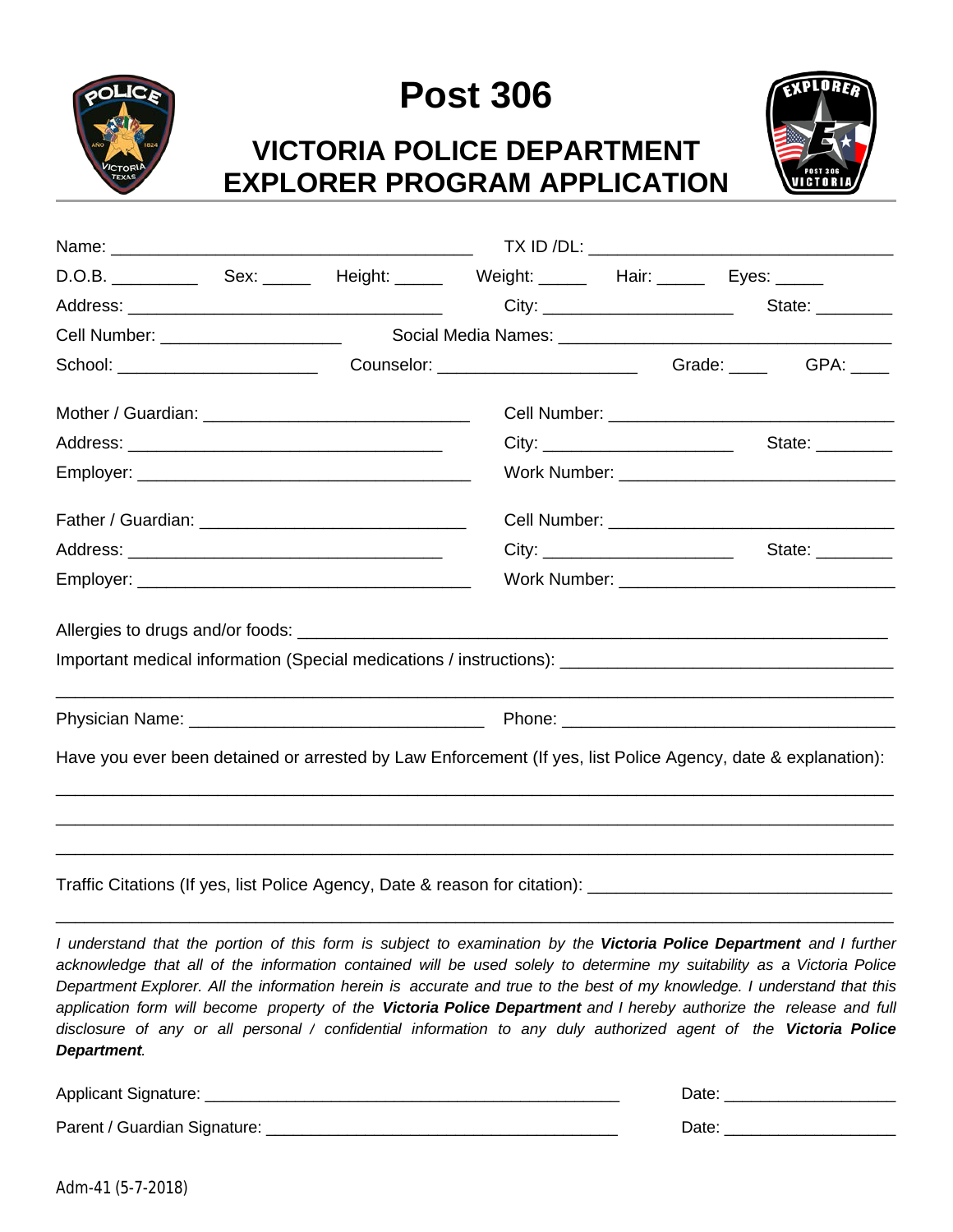| ,我们就会在这里的人,我们就会在这里的人,我们就会在这里,我们就会在这里的人,我们就会在这里,我们就会在这里,我们就会在这里,我们就会在这里,我们就会在这里,我<br>第251章 我们的人,我们就会在这里,我们就会在这里,我们就会在这里,我们就会在这里,我们就会在这里,我们就会在这里,我们就会在这里,我们就会在这里,我们就会在 |  |  |  |  |
|----------------------------------------------------------------------------------------------------------------------------------------------------------------------|--|--|--|--|
| How or what can you do make your community a betters/safer place to live? ___________________________________                                                        |  |  |  |  |
|                                                                                                                                                                      |  |  |  |  |
|                                                                                                                                                                      |  |  |  |  |
|                                                                                                                                                                      |  |  |  |  |
|                                                                                                                                                                      |  |  |  |  |
|                                                                                                                                                                      |  |  |  |  |

### **ACKNOWLEDGEMENT:**

*I hereby acknowledge that if I am selected as a VICTORIA POLICE DEPARTMENT EXPLORER, my primary objective will be to examine and study the field of law enforcement and community service. I understand that teamwork is a necessity for the success of the program and my own personal growth. I will remain true and honest, and will strive to achieve the objectives and ideals of the Explorer Program.*

Applicant Signature: \_\_\_\_\_\_\_\_\_\_\_\_\_\_\_\_\_\_\_\_\_\_\_\_\_\_\_\_\_\_\_\_\_\_\_\_\_\_\_\_\_\_\_\_\_\_

| <b>FOR DEPARTMENT USE ONLY</b> |                                                   |                                                                                                                                       |  |  |  |
|--------------------------------|---------------------------------------------------|---------------------------------------------------------------------------------------------------------------------------------------|--|--|--|
| <b>Background Checks:</b>      | c Local Records Check<br>c Criminal History (CCH) | C Driver's License & Wanted Combo (DL with other states if applicable)<br>c National Sex Offender Public Website http://www.nsopw.gov |  |  |  |
| <b>Application Approved:</b>   | c Yes<br>c No                                     |                                                                                                                                       |  |  |  |
| Approved By:                   |                                                   | Date:                                                                                                                                 |  |  |  |
| Adm-41 (5-7-2018)              |                                                   |                                                                                                                                       |  |  |  |